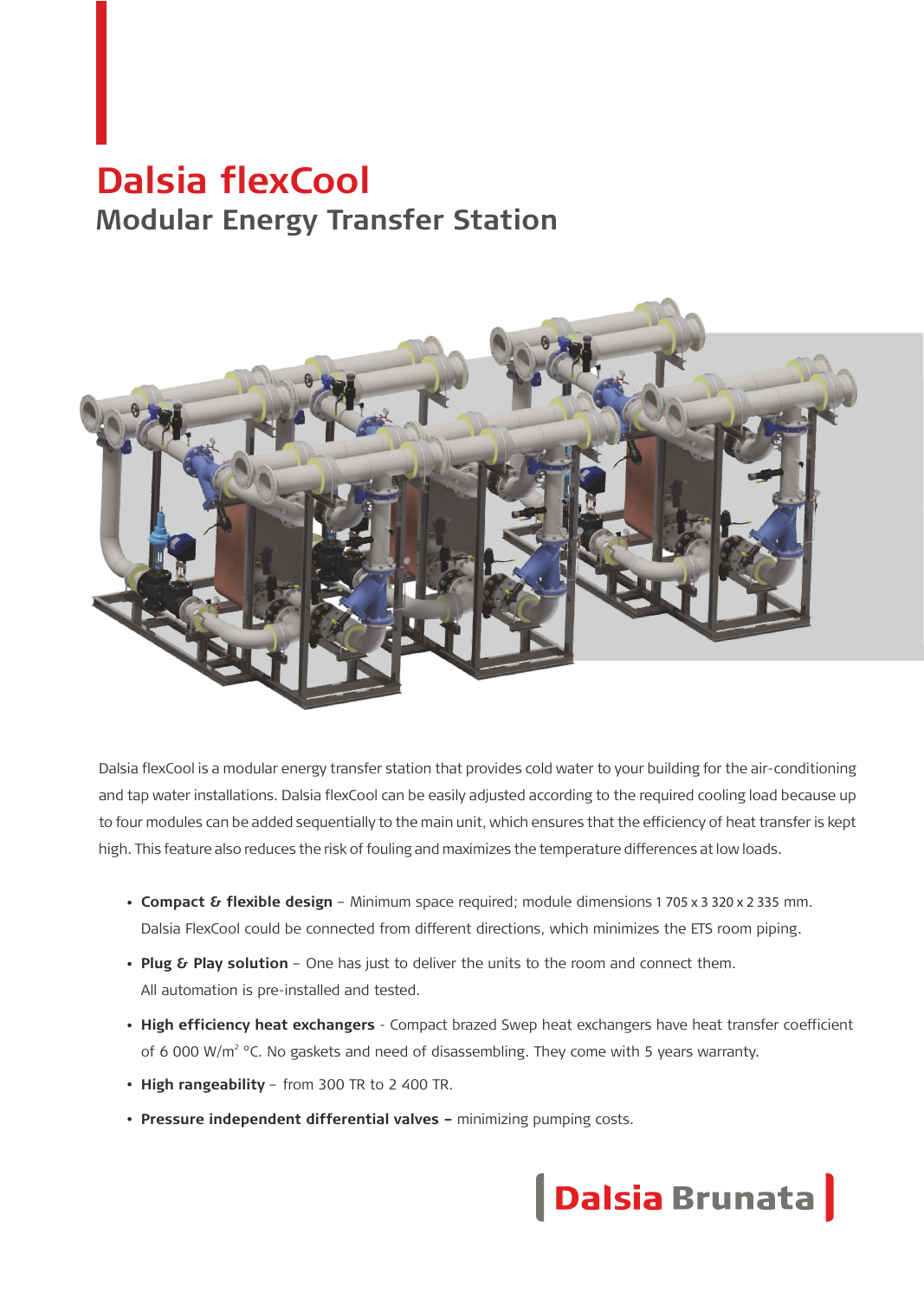## **Dalsia flexCool** - easy and convenient

#### PI-diagram



#### Example configurations of Dalsia flexCool ETS module

|                      | Heat exchanger<br>connections | Primary<br>connection | Cooling<br>load | Primary<br>pressure loss | Secondary<br>pressure loss | <b>Dimensions</b><br>WxLxH |
|----------------------|-------------------------------|-----------------------|-----------------|--------------------------|----------------------------|----------------------------|
|                      | inch                          | inch                  | <b>TR</b>       | < kPa                    | $\langle$ kPa              | mm                         |
| Dalsia flexCool 630  | 6"                            | 8"                    | 630             | 160                      | 100                        | 1705 x 3320 x 2335         |
| Dalsia flexCool 1260 | 6"                            | 8"                    | 1260            | 160                      | 100                        | 3410 x 3320 x 2335         |
| Dalsia flexCool 1890 | 6"                            | 8"                    | 1890            | 160                      | 100                        | 5 115 x 3 320 x 2 335      |
| Dalsia flexCool 2520 | 6"                            | 8"                    | 2520            | 160                      | 100                        | 6820 x 3 320 x 2 335       |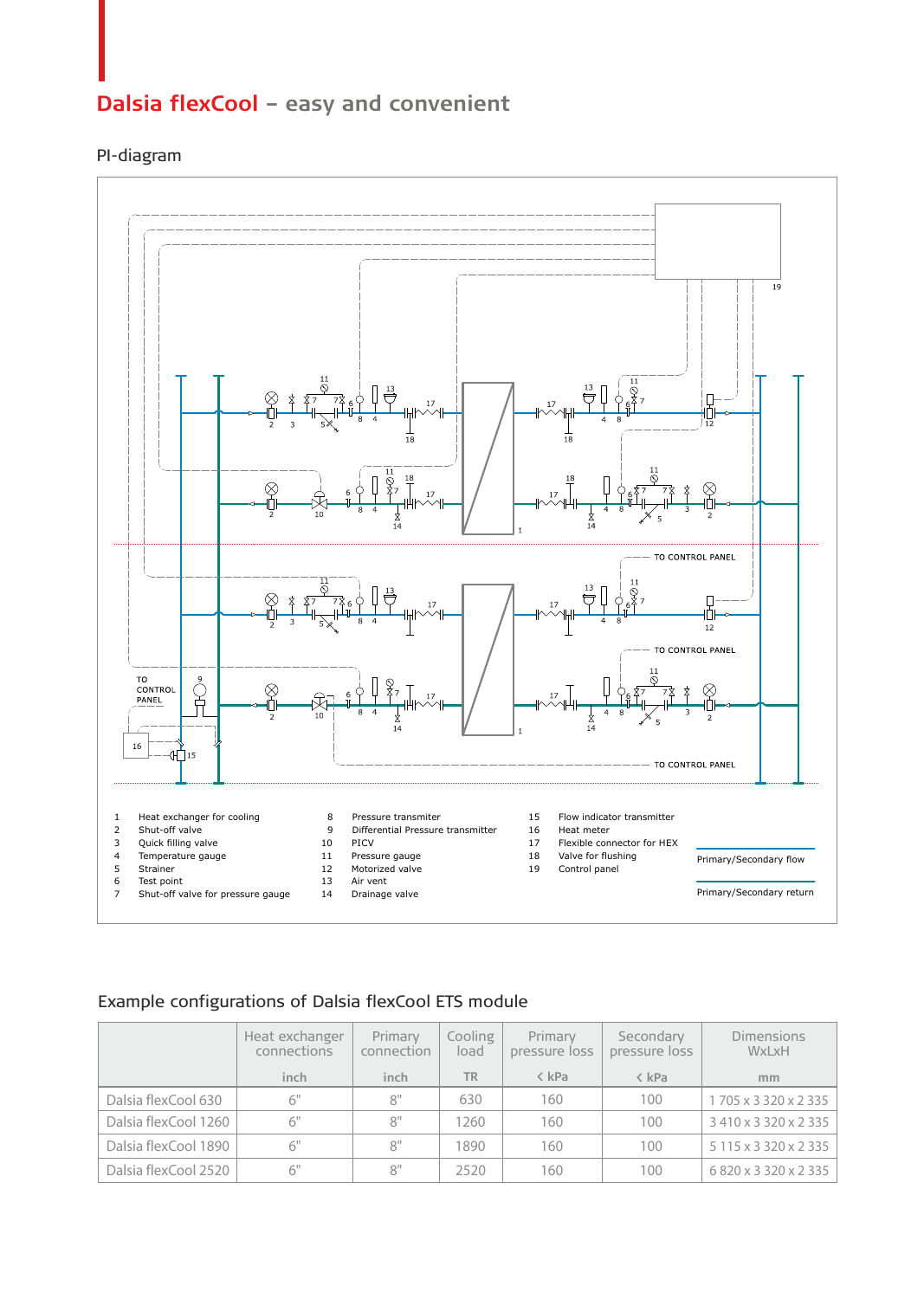## **Dalsia flexCool - easy and convenient**



Energy transfer station usage covers all types of buildings connected to the district cooling system such as residential buildings, offices, commercial buildings, public buildings etc.

Our range of district cooling applications can be easily adjusted for different temperature regimes. Nominal capacities vary from 10 kW to more than 5 MW.

Dalsia flexCool contains wide range of components from leading producers. It is provided with detailed 3D design and documentation for all units and produced in full compliance with international standards. With Dalsia flexCool energy transfer stations future enhancements are streamlined with all equipment centralized.

Along with the design and production of energy transfer stations, our solutions cover our own remote control and communication technology SiDiO, as well as metering and cost allocation services.

#### Custom Dalsia flexCool energy transfer stations

We will build a custom energy transfer station according to your specific wishes, needs and requirements. From unique district cooling units to container packed high power substations, we are here to fulfil your projects. Our customized stations are designed and manufactured exclusively depending on the unique system's parameters so that they can achieve maximal efficiency. Our specialists are here to advise you when planning the configuration of the station.